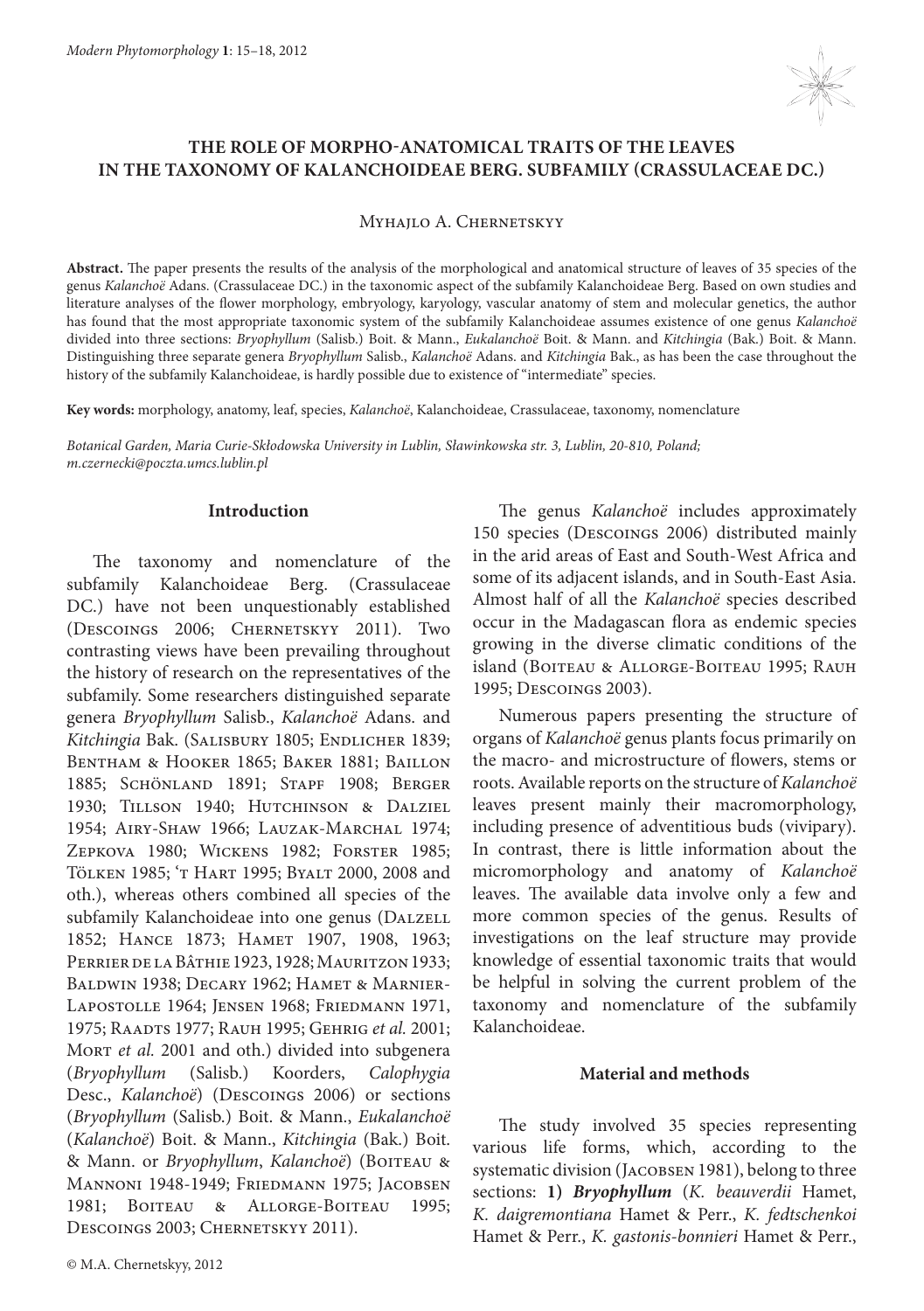*K. laetivirens* Desc., *K. laxiflora* Bak., *K. manginii* Hamet & Perr., *K. marnieriana* Jacobs., *K. pinnata* (Lam.) Pers., *K. porphyrocalyx* (Bak.) Baill., *K. prolifera* (Bowie ex Hook.) Hamet, *K. rosei* Hamet & Perr., *K. tubiflora* (Harv.) Hamet, *K. uniflora* (Stapf) Hamet); **2)** *Eukalanchoё* (*K. beharensis* Drake, *K. bipartita* Chiov., *K. blossfeldiana* v. Poelln., *K. crenata* (Andrews) Haw., *K. eriophylla* Hilst. & Bojer ex Tulanse, *K. hildebrandtii* Baill., *K. longiflora* Schltr. ex Wood, *K. marmorata* Bak., *K. millotii* Hamet & Perr., *K. nyikae* Engl., *K. orgyalis* Bak., *K. prittwitzii* Engl., *K. pumila* Bak., *K. rhombopilosa* Mann. & Boit., *K. schimperiana* A. Rich., *K. thyrsiflora* Harv., *K. tomentosa* Bak., *K. velutina* Welw. ex Britten); **3)**  *Kitchingia* (*K. campanulata* (Bak.) Baill., *K. gracilipes* (Bak.) Baill., *K. peltata* (Bak.) Baill.).

The study material was obtained from the collection of greenhouse plants at the Botanical Garden of the Maria Curie-Skłodowska University in Lublin. Investigations of the micromorphology and anatomy of typical leaves of selected Kalanchoë species were conducted using stereoscopic microscopy (SM), light microscopy (LM) and scanning electron microscopy (SEM).

## **Results and discussion**

The leaves of individual species of the genus *Kalanchoë* differ distinctly in terms of their shape, colour and parameters. They exhibit permanent species-specific macromorphological traits. The polymorphism observed in the leaves (simple or compound, sessile or petiolate) is characteristic for some species and closely related to changes in external factors in both artificial growing conditions and their homeland. A common feature for all taxa is the succulent leaf structure, which is unequally manifested due to the diverse habitat conditions. Leaf vivipary is a typical trait of most representatives of the section *Bryophyllum*, while infloral vivipary is a general feature of the genus *Kalanchoë*.

In terms of their morpho-anatomical organization, leaves of the genus *Kalanchoё* belong mostly to the bifacial structure type. However, the anatomical structure in many species reveals the unifacial petiole structure; hence, the leaf may be classified as the mixed (unifacial-bifacial) type. The representatives of the particular sections of the genus *Kalanchoё* share the leaf anatomy (Tab. 1), but the species differ distinctly in terms of appearance (the type of trichomes, the contours of the anticlinal walls

of epidermal cells, etc.), parameters or numbers, for instance, the length of the stomata (23-39 μm) and non-glandular (42-1258 μm) or glandular trichomes (28-155 μm); the thickness of the epidermis (11-48 μm); the number of epidermal cells (159-1075), stomata (17-97) and non-glandular trichomes (19-52) per 1 mm2 of the leaf surface. The epidermis in Kalanchoё leaves produces papillary structures composed of highly convex epidermal cells and one or more stomata. The structure of some *Kalanchoё* taxa is characterized by presence of surface calcium carbonate deposits (*K. gastonis-bonnieri*, *K. pumila*, *K. thyrsiflora*), papillary marginal cells (*K. prolifera*), non-glandular trichomes (*K. beharensis*, *K. orgyalis*, *K. eriophylla*, *K. hildebrandtii*, *K. rhombopilosa*, *K. millotii*, *K. tomentosa* and oth.), glandular trichomes (*K. beharensis*, *K. gastonis-bonnieri*, *K. eriophylla*, *K. manginii*, *K. orgyalis* and oth.), angular collenchyma (*K. campanulata*, *K. daigremontiana*, *K. laxiflora*, *K. marnieriana*, *K. pinnata*, *K. prolifera* and oth.), tangential collenchyma (*K. beharensis*, *K. blossfeldiana* and oth.) and stomata in the elongated aggregations on the petiole (*K. pinnata*, *K. prolifera*). The chlorenchymatous tissue in *Kalanchoё* leaves is not differentiated into palisade and spongy mesophyll, but is divided into small-celled subepidermal mesophyll and large-celled mesophyll (water transporting, CAM type). The leaf assimilation tissue contains pleomorphic chloroplasts. Green plastids have been detected also in the cytoplasm of cells: epiderma, stomata, collenchyma, tanninbearing and epithem hydathodes.

The details of the microstructure of *Kalanchoё*  leaves may constitute important taxonomic traits of the species of the subfamily Kalanchoideae. The leaf srtructure did not exhibit distinct differences between the species of the three sections (*Bryophyllum*, *Eukalanchoё*, *Kitchingia*) of the genus Kalanchoë. Based on own studies (CHERNETSKYY 2007) and other authors' investigations concerning the flower morphology (HAMET 1907, 1908; Berger 1930; Boiteau & Mannoni 1948-1949 and oth.), embryology (MAURITZON 1933), karyology (Baldwin 1938; Uhl, 1948; Friedmann 1971; ZEPKOVA 1976; RAADTS 1983, 1985, 1989), vascular anatomy of stem (Jensen 1968) and molecular genetics (Ham & 't Hart 1998; Gehrig *et al.* 2001; Mort *et al*. 2001), it is difficult to distinguish three genera in the subfamily Kalanchoideae due to existence of "intermediate" species. Descoings (2006) suggests a division of the genus *Kalanchoë*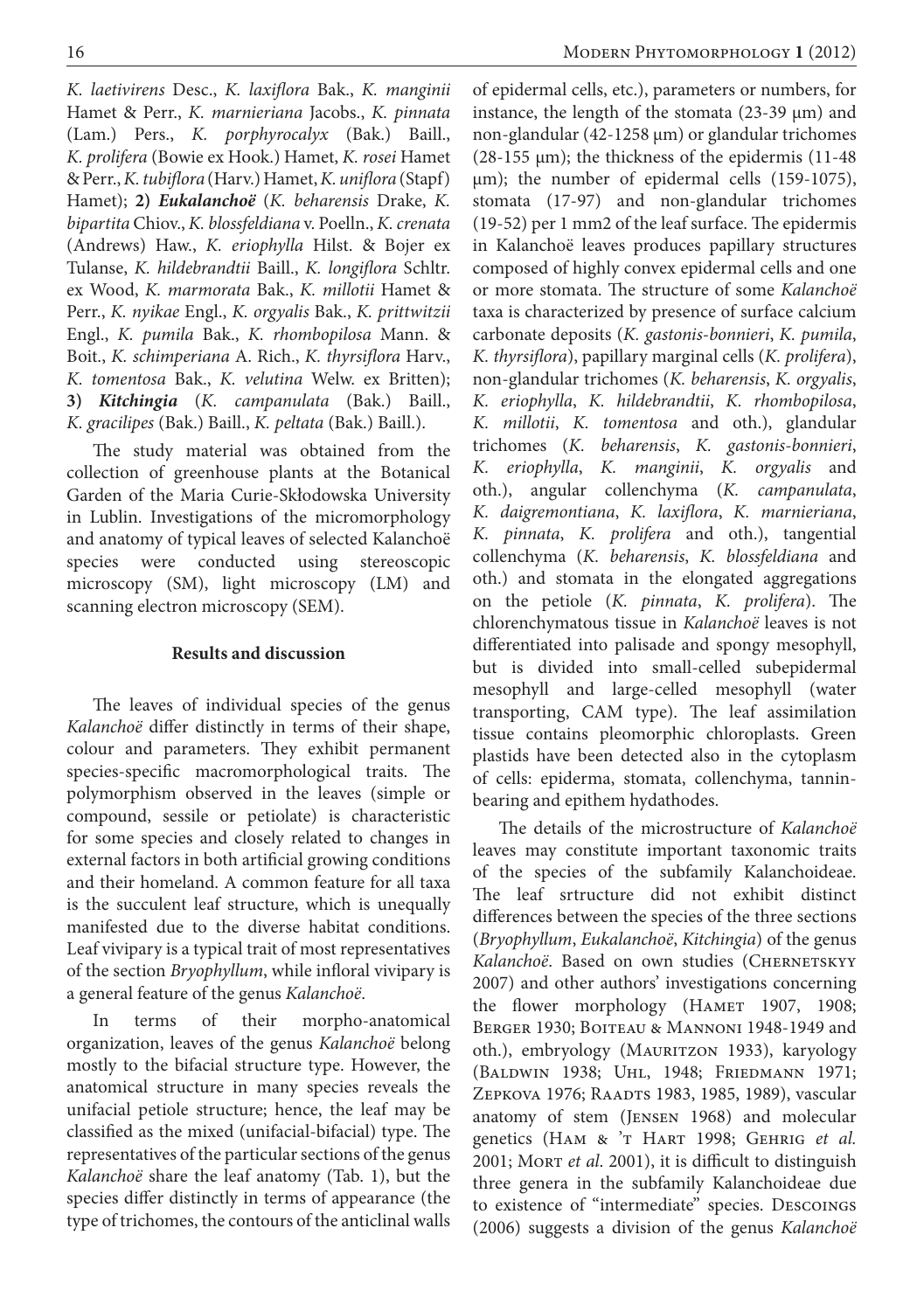#### **Table 1.** Morpho-anatomical traits of the leaf structure in the genus Kalanchoë.

| Traits of leaf structure                                                              |            | Sections    |             |            |
|---------------------------------------------------------------------------------------|------------|-------------|-------------|------------|
|                                                                                       |            | Bryophyllum | Eukalanchoë | Kitchingia |
| polymorphism                                                                          |            | $-+$        | $- +$       | $- +$      |
| unifacial petiole                                                                     |            | $-+$        | $-+$        | $-+$       |
| peltate lamina                                                                        |            | $-+$        | $-+$        | $-+$       |
| viviparia                                                                             |            | $+ -$       | $ -$        | - -        |
| non-glandular trichomes                                                               |            | $ -$        | $-+$        |            |
| glandular trichomes                                                                   |            | $-+$        | $-+$        | - -        |
| calcium carbonate deposits on the surface                                             |            | $-+$        | $-+$        | - -        |
| epithemal hydathodes                                                                  |            | $+ -$       | $-+$        | $+ +$      |
| papillary structures of the epidermis                                                 |            | $+ +$       | $+ +$       | $+ +$      |
| amphistomatic                                                                         |            | $+ +$       | $+ +$       | $+ +$      |
| lower epidermis producing more stomata                                                |            | $+ -$       | $+ +$       | $+ +$      |
| anisocytic stomata                                                                    |            | $+ +$       | $+ +$       | $+ +$      |
| well-developed outer cuticular ledges of stomatal cells                               |            | $+ +$       | $+ +$       | $+ +$      |
| epicuticular wax                                                                      |            | $+ +$       | $+ +$       | $+ +$      |
| thick-layered cuticle                                                                 |            | $+ +$       | $+ +$       | $+ +$      |
| striated cuticle                                                                      |            | $+ -$       | $+ -$       | $+ -$      |
| smooth cuticle                                                                        |            | $+ -$       | $+ -$       | $+ -$      |
| single-layer epidermis                                                                |            | $+ +$       | $+ +$       | $+ +$      |
| papillary epidermal cells                                                             |            | $-+$        | $ -$        | $ -$       |
| slightly or distinctly convex outer epidermal cell walls                              |            | $+ -$       | $+ -$       | $+ +$      |
| thickened outer walls of epidermal cells                                              |            | $+ +$       | $+ +$       | $+ +$      |
| the contours of the anticlinal walls in<br>epidermal cells:                           | undulating | $+ -$       | $+ -$       | $+ -$      |
|                                                                                       | straight   | $-+$        | $-+$        | $-+$       |
| the cells of the lower epidermis are smaller than the<br>cells of the upper epidermis |            | $+ +$       | $+ -$       | $+ +$      |
| anthocyanin pigments in epidermal cells                                               |            | $+ +$       | $++$        | $+ +$      |
| small-celled, subepidermal mesophyll                                                  |            | $+ +$       | $+ +$       | $+ +$      |
| water transporting mesophyll                                                          |            | $+ +$       | $+ +$       | $+ +$      |
| tannins in some parenchymal cells                                                     |            | $+ +$       | $+ +$       | $+ +$      |
| calcium oxalate crystals in parenchymal cells                                         |            | $+ +$       | $+ +$       | $+ +$      |

into three subgenera: *Bryophyllum*, *Kalanchoë* and *Calophygia*. The author classifies "intermediate" species between *Kalanchoë* and *Bryophyllum* into the subgenus *Calophygia*, excluding species that have common traits of *Bryophyllum* and *Kitchingia*. He introduces a new taxon – the subgenus *Calophygia* – to the subfamily Kalanchoideae, and disregards the genus *Bryokalanchoё* Res. proposed previously by F. Resende in 1956 (see BOITEAU & ALLORGE-BOITEAU 1995). Generally, this gives no grounds for distinguishing three separate genera *Bryophyllum*, *Kalanchoё* and *Kitchingia* in the subfamily

– – lack of the trait in the species of the section,  $++$  characteristic trait for the species of the section,

+ – characteristic trait for most species of the section, – + characteristic trait for some species of the section.

Kalanchoideae, as has been done throughout the history of this systematic group.

### **References**

- **Airy-Shaw H.K. 1966.** A dictionary of flowering plants and ferns. (Revision of Willis J.C. 7th ed.). Cambridge University Press, London.
- **Baillon M.H. 1885.** Liste des plantes de Madagascar. *Bull. Mens. Soc. Linn*. **1**: 465–472.
- **Baker J.G. 1881.** Notes on a collection of flowering plants made by L. Kitching, Esq., in Madagascar in 1879. *J. Linn. Soc., Bot.* **18**: 264–281.